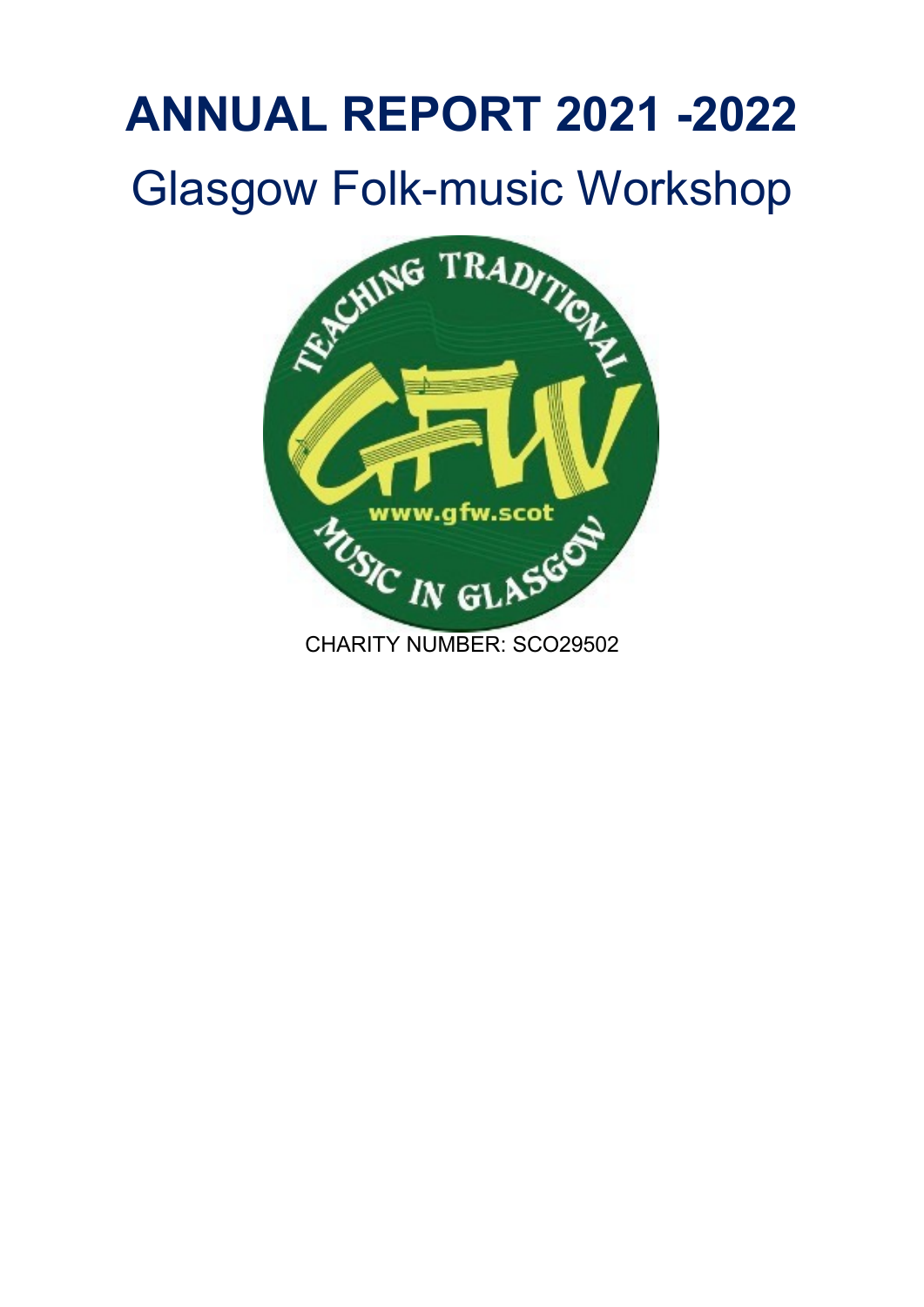# <span id="page-1-0"></span>Contents

| $\label{eq:1} \textsf{Introduction}.\textcolor{red}{\textsf{num}}\textcolor{red}{\textsf{num}}\textcolor{red}{\textsf{num}}\textcolor{red}{\textsf{num}}\textcolor{red}{\textsf{num}}\textcolor{red}{\textsf{num}}\textcolor{red}{\textsf{num}}\textcolor{red}{\textsf{num}}\textcolor{red}{\textsf{num}}\textcolor{red}{\textsf{num}}\textcolor{red}{\textsf{num}}\textcolor{red}{\textsf{num}}\textcolor{red}{\textsf{num}}\textcolor{red}{\textsf{num}}\textcolor{red}{\textsf{num}}\textcolor{red}{\textsf{num}}\textcolor{red}{\textsf{num}}\textcolor$ |  |
|--------------------------------------------------------------------------------------------------------------------------------------------------------------------------------------------------------------------------------------------------------------------------------------------------------------------------------------------------------------------------------------------------------------------------------------------------------------------------------------------------------------------------------------------------------------|--|
|                                                                                                                                                                                                                                                                                                                                                                                                                                                                                                                                                              |  |
|                                                                                                                                                                                                                                                                                                                                                                                                                                                                                                                                                              |  |
|                                                                                                                                                                                                                                                                                                                                                                                                                                                                                                                                                              |  |
|                                                                                                                                                                                                                                                                                                                                                                                                                                                                                                                                                              |  |
|                                                                                                                                                                                                                                                                                                                                                                                                                                                                                                                                                              |  |
|                                                                                                                                                                                                                                                                                                                                                                                                                                                                                                                                                              |  |
|                                                                                                                                                                                                                                                                                                                                                                                                                                                                                                                                                              |  |
|                                                                                                                                                                                                                                                                                                                                                                                                                                                                                                                                                              |  |
|                                                                                                                                                                                                                                                                                                                                                                                                                                                                                                                                                              |  |
|                                                                                                                                                                                                                                                                                                                                                                                                                                                                                                                                                              |  |
|                                                                                                                                                                                                                                                                                                                                                                                                                                                                                                                                                              |  |
|                                                                                                                                                                                                                                                                                                                                                                                                                                                                                                                                                              |  |
|                                                                                                                                                                                                                                                                                                                                                                                                                                                                                                                                                              |  |
|                                                                                                                                                                                                                                                                                                                                                                                                                                                                                                                                                              |  |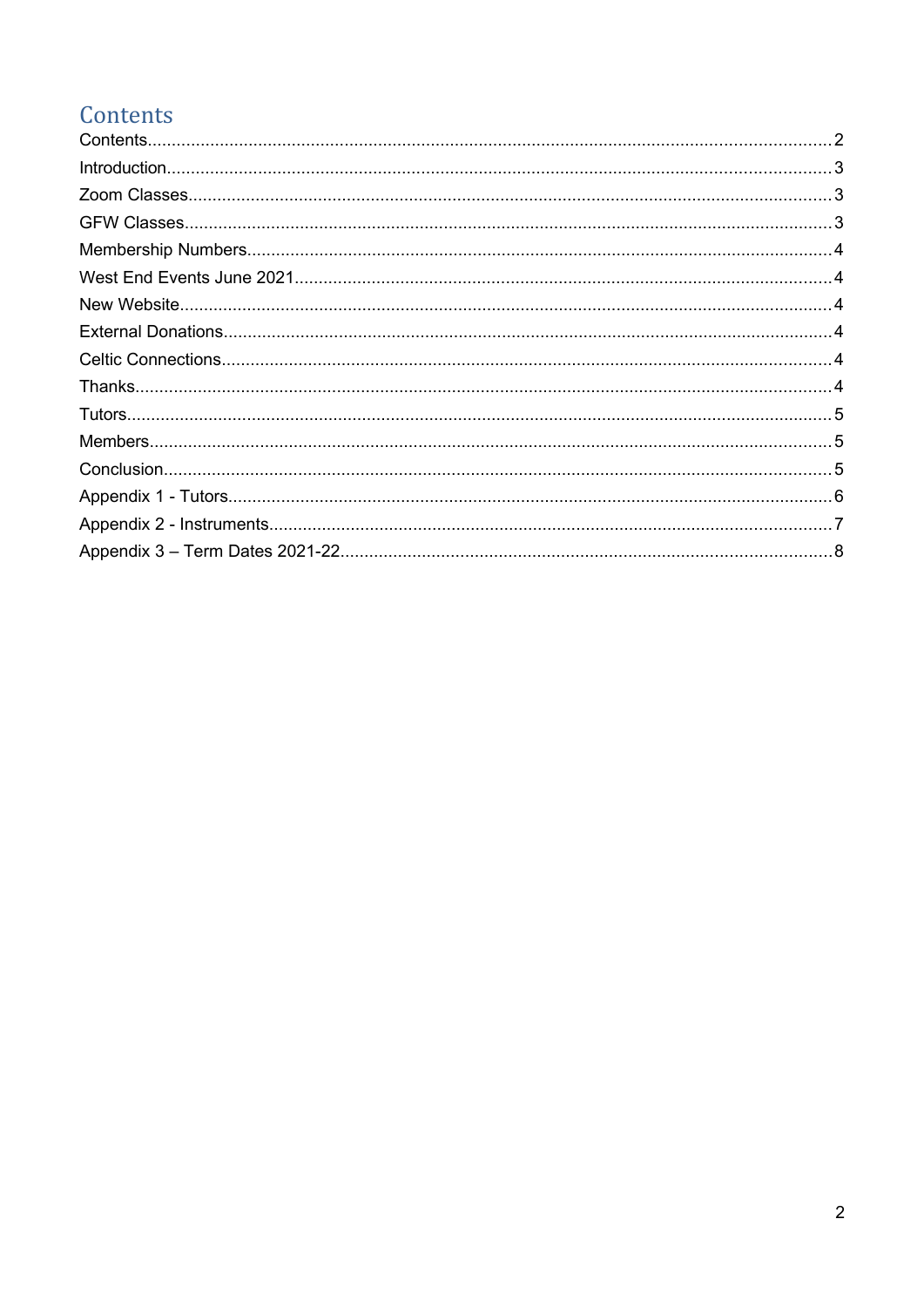# <span id="page-2-2"></span>**Introduction**

This report refers to the period between June 2021 and May 2022 which continued to be a difficult time for members and tutors due to Covid 19 and the impact of government restrictions.

GFW, however, worked hard to provide members with classes, sessions and workshops online, in-person and even hybrid versions of the two. All this, I believe, has helped us recruit new members from beyond the Glasgow area. It has given all members a chance to gain confidence, increase their musical knowledge, maintain our goal of fostering traditional Scottish music and benefit from the link between playing music and general health and wellbeing.

Our hardworking Board (volunteers and senior tutors) continued to meet on a regular basis examining operational matters including monitoring adult and junior numbers, timetabling classes to maximise our resources and tutor recruitment. Moreover, we spent time on more detailed strategic planning including our online presence, website renewal and partnership working. This was helped by a successful Development Day lead by Dr Jo Miller (Academic and Traditional Musician) providing Board members with time to reflect on GFW strengths, concerns and future.

Overall, I believe that this has been a successful year for GFW made possible by the enthusiasm and commitment of our Administrator Donald, members, tutors, Board members, especially Ronnie Melrose our Director of Finance.

# <span id="page-2-1"></span>**Zoom Classes**

Two years ago, most people had not heard of Zoom. It is here to stay. Tutors and learners gained expertise and confidence in using zoom technology, allowing GFW to offer online classes in most instruments and song.

## <span id="page-2-0"></span>**GFW Classes**

#### **Adult Classes**

In August 2021, we resumed face to face classes in Glasgow Kelvin College, followed by renaming the Fiddle classes in 2022 to offer either in College or online classes for each skill level. This has shown an increase in members returning to fiddle classes on campus. It was lovely to meet with learners who decided they had enough of zoom. It was not quite the same atmosphere as in the past. No tea, one-way systems and mask wearing protocols. However, it was a tentative beginning to a return to normality and everyone agreed it was enjoyable to meet others and play together.

#### **Juniors**

We ran online junior classes during lockdown. As numbers dropped, we decided to return to face to face classes in February 2022. However, our numbers are very low which is concerning. Consequently, we have decided to appoint Jennifer McGlone to lead a project to encourage more juniors. Parents of attendees have offered to distribute leaflets at school fayres and spread the word. We hope to offer some Come and Try sessions and perhaps a weekend school.

#### **Wednesday Warm up**

By Term 4 most restrictions had been lifted. On Wednesdays we are now playing the 'warm up' prior to classes in the Atrium with Finlay Allison and John Carmichael. Zoom players have not been left out. They join us on Zoom simultaneously in a hybrid live music session.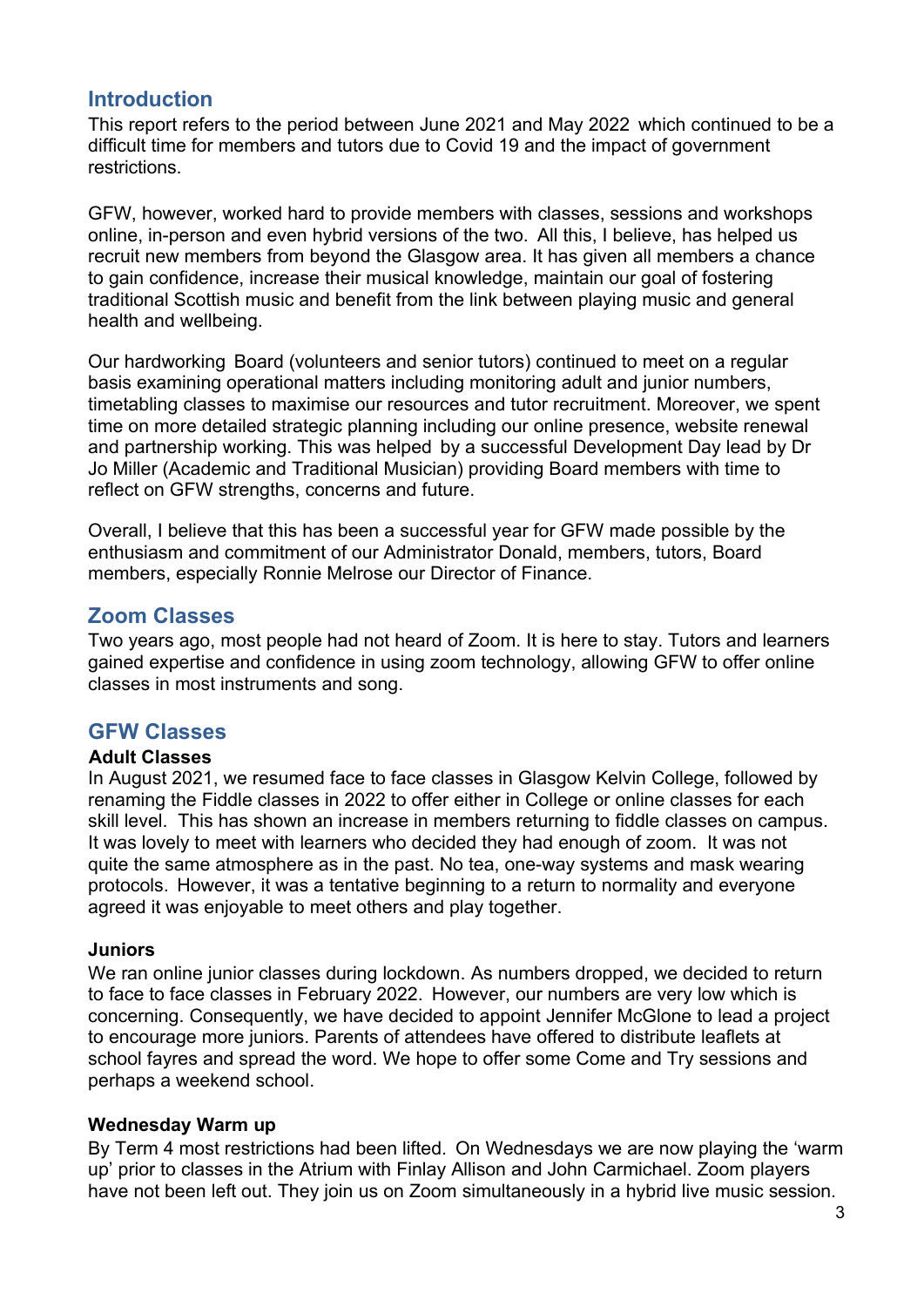# <span id="page-3-5"></span>**Membership Numbers**

The charts below represent our membership numbers for the year 2021-22. The second chart provides a further breakdown following the change to the fiddle classes in February 2022.

|                                    |     |    |                |    |            |                            |      |    |            | New Fiddle<br><b>Class Names</b> |           |                   |
|------------------------------------|-----|----|----------------|----|------------|----------------------------|------|----|------------|----------------------------------|-----------|-------------------|
|                                    | T1  | T2 | T <sub>3</sub> |    | $T4$  %Ave |                            | T1 I |    | $T2$  %Ave | T3                               | <b>T4</b> | $\frac{9}{6}$ Ave |
| <b>Monday</b> in<br><b>College</b> | 36/ | 41 | 48             | 40 | 25%        | Wednesday in<br>College 51 |      | 53 | 39%        | 72                               | 63        | <b>56%</b>        |
| Monday<br>Online 153 140 111 92    |     |    |                |    | 75%        | Wednesday<br>Online        | 88   | 73 | 61%        | 60                               | 47        | 44%               |
| Monday<br>Total 189 181 159 132    |     |    |                |    | 165        | Wednesday<br>Total 139 126 |      |    | 133        | 132                              | 110       | 121               |

# <span id="page-3-4"></span>**West End Events June 2021**

It was an uplifting experience to have the GFW Band and members back to playing at several outdoor events in the West End of Glasgow. Everyone looked so happy as they danced to the music. We played in:

- Vinicombe Street
- Partick Farmers Market
- Children's Wood
- Kelvingrove Art Galleries

## <span id="page-3-3"></span>**New Website**

In November 2021, the Board discussed our current website and took the opportunity to review the website and ensure it was fit for purpose. We used a survey of members, which provided pointers and led to the creation of a sub group who after a challenging search to find an appropriate Website Developer, the sub group on behalf of the Board negotiated and appointed Domain Design Agency to develop our new website, which will be up to date and user-friendly. Work is ongoing and it is anticipated that the new website will be live for the new session. Many thanks to the members of the subgroup for their hard work.

#### <span id="page-3-2"></span>**External Donations**

This year GFW contributed £150 which was donated to Lodging House Mission.

## <span id="page-3-1"></span>**Celtic Connections**

Our Celtic Connections in-person workshops were cancelled at the last minute which was very disappointing for everyone concerned. Nevertheless, GFW was able to offer 18 online workshops in ukulele, 5 string banjo, fiddle, ceilidh, guitar and cello. These were not quite as numerous as in the previous year but nevertheless it provided a great opportunity to take advantage of the publicity machine of Celtic Connections. Moreover, Celtic Connections have confirmed that GFW is a key partner for community events in 2023. This is a useful partnership for GFW because it allows us to recruit new members (especially those at beginner stage) for Term 3.

# <span id="page-3-0"></span>**Thanks**

The success of GFW is attributable to the enthusiasm and hard work of the following to which thanks are due: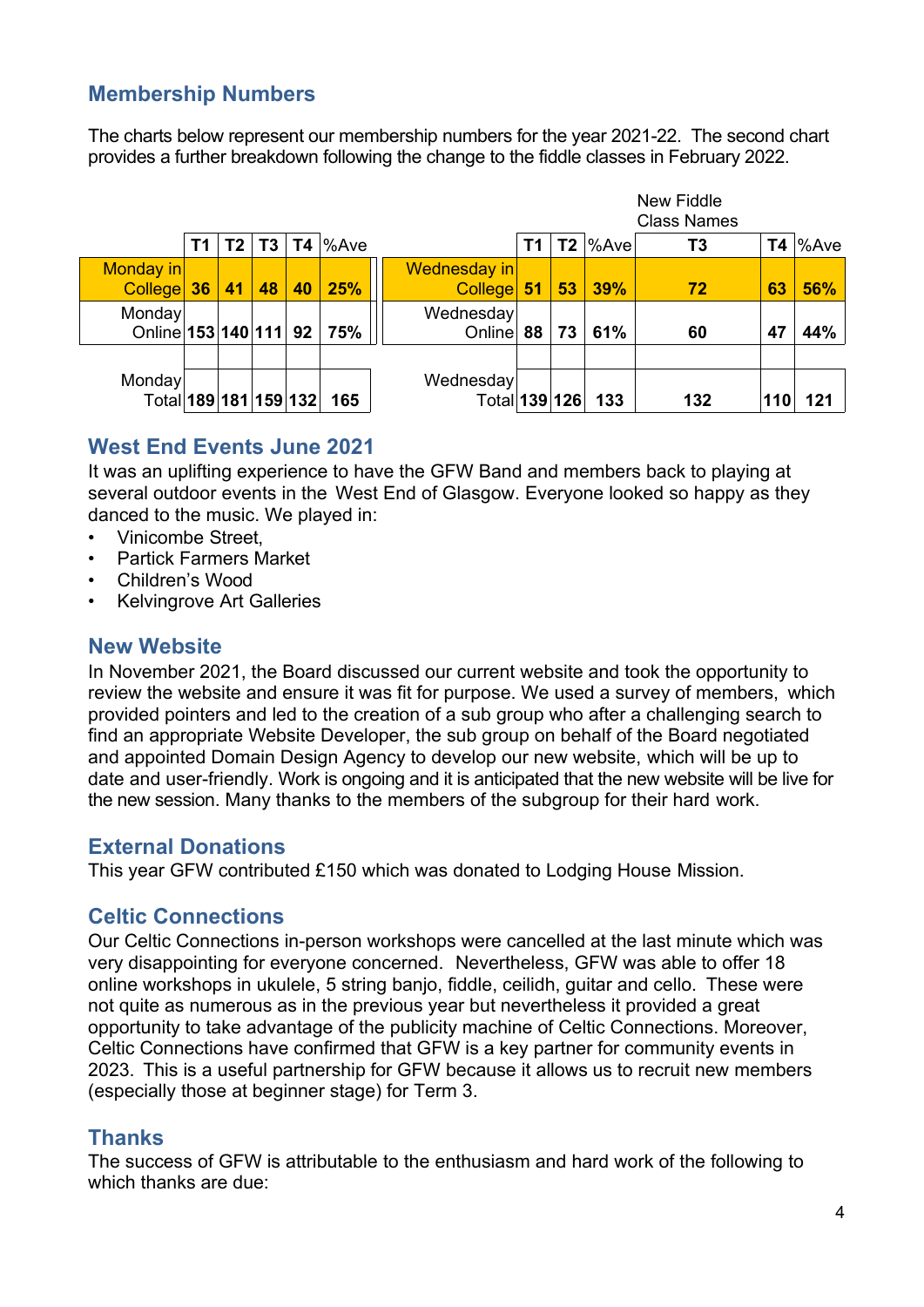#### **Board of Trustees**

Volunteers who are Board Members and ensure effective governance and financing of GFW.

#### **Administrator**

Donald Higgins-Durnan who ensures the administration required for GFW runs smoothly.

#### **Senior Tutors**

Nigel Gatherer, Alan Shute, Finlay Allison and Daniel Thorpe who teach classes and deliver sessions prior to classes; engage tutors, develop and manage the curriculum; organise and deliver additional events over and above classes, events which allow members to take their music out into the community and experience music making in a real sense as well as promoting GFW. I am also pleased to report that GFW members are back playing in the Islay Inn.

#### <span id="page-4-2"></span>**Tutors**

Our tutors teach repertoire and technique playing by ear and provide encouragement and support to learners. Many of our GFW tutors are highly skilled performers in the Scottish traditional scene. (Appendix 1 – Tutors).

#### <span id="page-4-1"></span>**Members**

Thanks to you our members for your commitment and support.

## <span id="page-4-0"></span>**Conclusion**

During 2021-2022, GFW continued to offer a wide range of online and live classes teaching multiple instruments/song from beginners to advanced. There has been some decline in our membership in some classes. This may be due to the fact that Zoom technology has opened doors and opportunities for learners who can have their pick of tutors from anywhere in the world. Conversely, we have gained students from places far removed from the Central Belt of Scotland. There could also be a sense of exhaustion after the the novelty of Zoom learning wore off, with a desire to move to other modes of learning.

Our plan for session 2022-2023 is to return to face to face classes in September with tea and coffee at the break. Our social and club aspect will be more inclusive for that change. We will offer some online classes for those who prefer that experience, business model and costs permitting.

Efforts will be made during the summer to promote GFW to encourage existing members to return and new members to join up. This will be helped by our new website, summer workshops for juniors and adults and live events which will take place over the summer.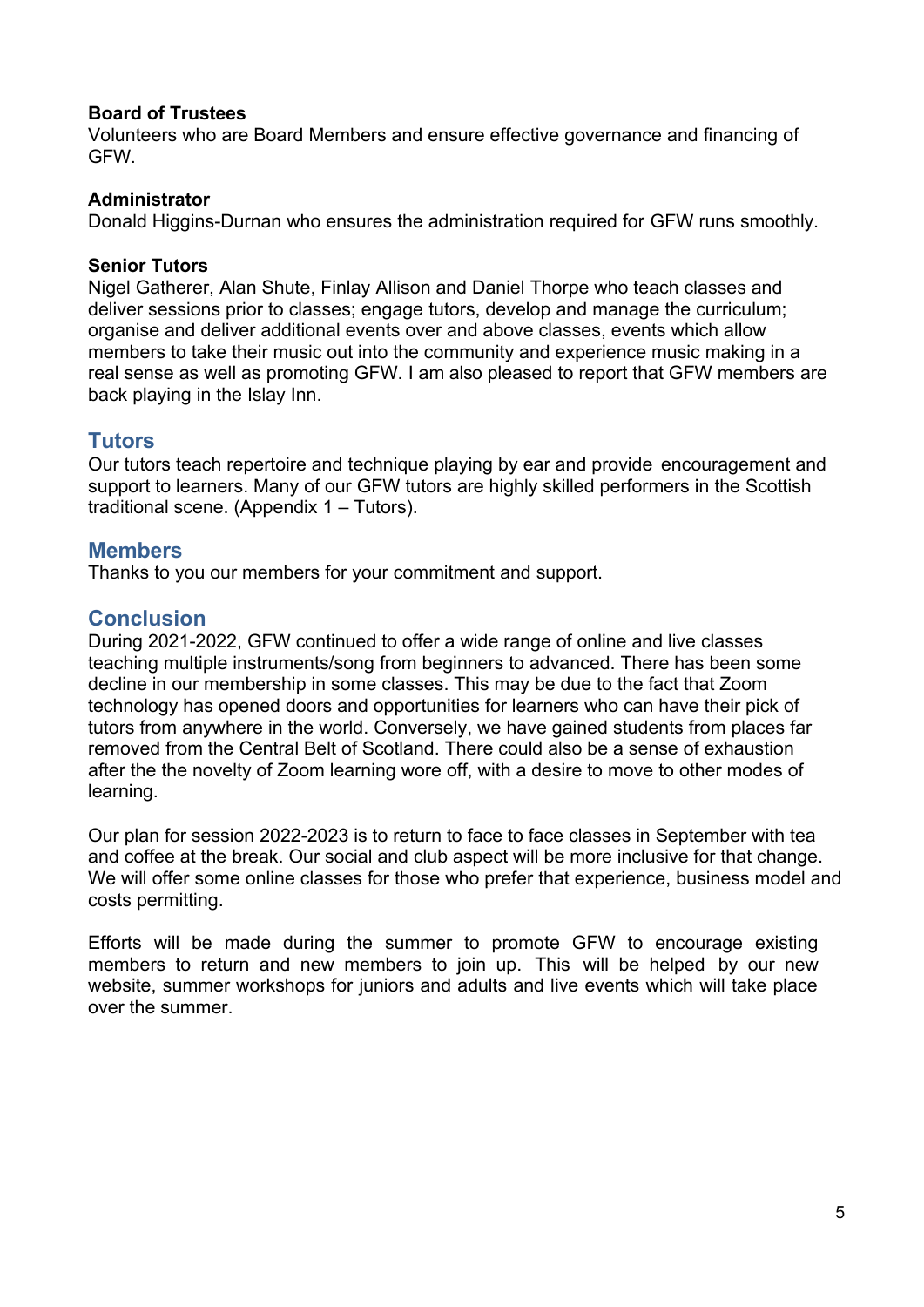# <span id="page-5-0"></span>**Appendix 1 - Tutors**

| <b>Senior Tutors</b>     | Instrument                           |
|--------------------------|--------------------------------------|
| <b>Nigel Gatherer</b>    | <b>Mandolin and Whistle</b>          |
| <b>Alan Shute</b>        | <b>Accordion and Harmonica</b>       |
| <b>Finlay Allison</b>    | Fiddle, Ukulele, Guitar and Mandolin |
| Daniel Thorpe            | Fiddle                               |
|                          |                                      |
| <b>Tutors</b>            | Instrument                           |
| Sarah Alexander          | Accordion                            |
| Amy Allison              | <b>Ukulele</b>                       |
| <b>Lesley Alton</b>      | Mandolin                             |
| Mike Bryan               | Guitar                               |
| Jenn Butterworth         | Guitar                               |
| John Carmichael          | Accordion                            |
| Celine Donoghue          | <b>Tenor Banjo</b>                   |
| <b>Steve Fivey</b>       | <b>Ukulele</b>                       |
| <b>Sandie Forbes</b>     | Fiddle                               |
| Sean Gray                | Mixed Instrument/Guitar              |
| Ron Jappy                | Fiddle                               |
| Bernadette Kellermann    | Fiddle                               |
| Graham MacKenzie         | Fiddle                               |
| Katherine MacLeod        | <b>Whistle/Mixed Instrument</b>      |
| Rua MacMillan            | Fiddle                               |
| <b>Andrew MacPherson</b> | Whistle                              |
| <b>Calum McIlroy</b>     | Mandolin                             |
| Sarah Markey             | Whistle                              |
| <b>Gordon Melrose</b>    | <b>Ukulele</b>                       |
| Garry McFadden           | 5 String Banjo                       |
| lan Murray               | <b>Ukulele</b>                       |
| <b>John Newman</b>       | Guitar                               |
| Martin O'Neill           | <b>Bodhran</b>                       |
| <b>Hannah Rarity</b>     | Song                                 |
| Zach Ronan               | Accordion                            |
| Laura Beth Salter        | Mandolin                             |
| <b>Eddie Seaman</b>      | Whistle                              |
| <b>Owen Sinclair</b>     | Mandolin                             |
| <b>Brodie Smith</b>      | <b>Ukulele</b>                       |
| Jamie Smith              | Fiddle                               |
| <b>Rhona Stevens</b>     | Guitar                               |
| Patricia Strain          | Cello/Fiddle                         |
| Emma Tomlinson           | Viola                                |
| Ryan Young               | Fiddle                               |
| Callum Younger           | <b>Bodhran</b>                       |
|                          |                                      |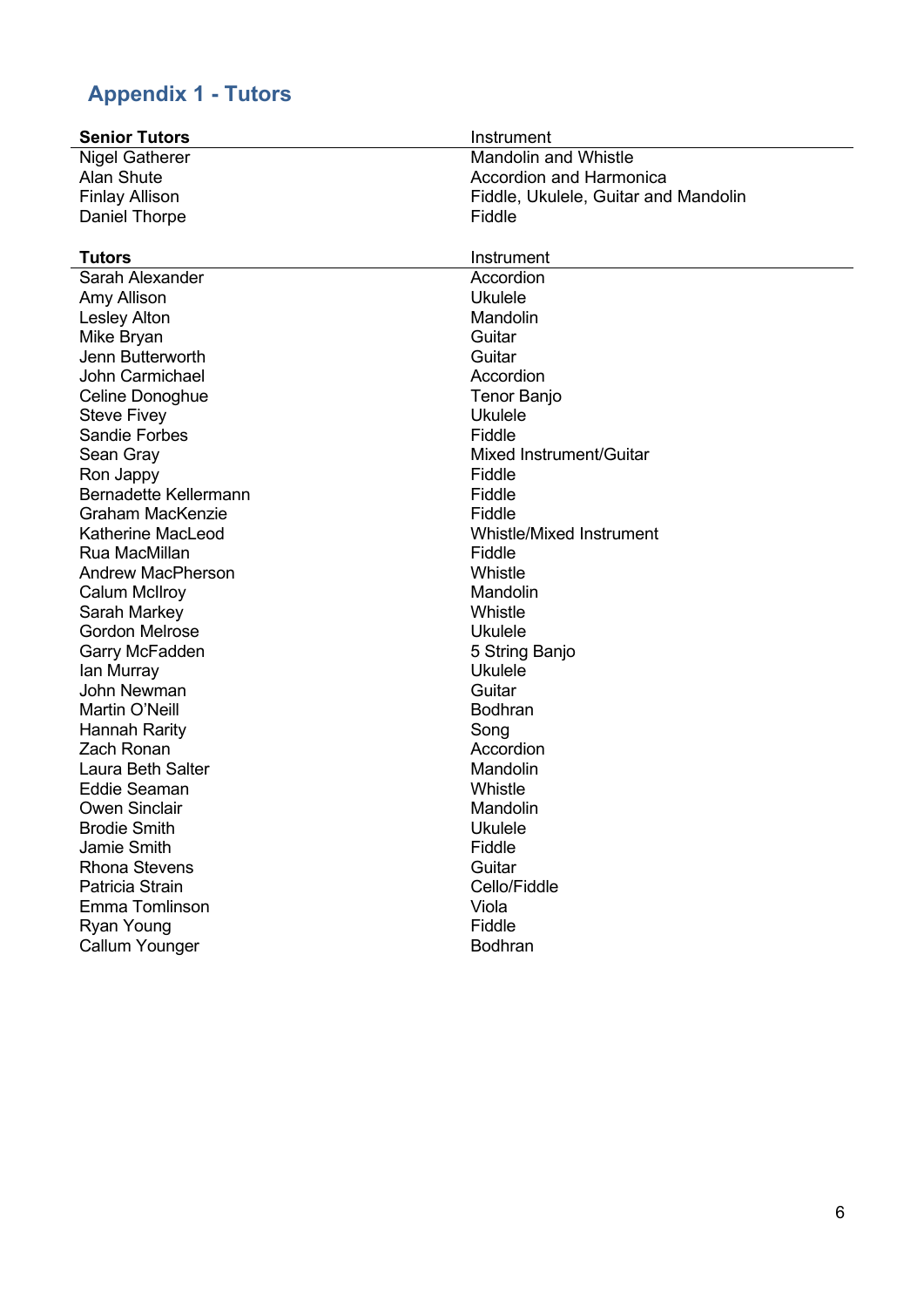#### <span id="page-6-0"></span>**Instruments**

**Accordion** Banjo – Tenor Banjo – 5 String Bodhran Ceilidh Band Cello Fiddle **Guitar** Mandolin Mixed Instrument Song Ukulele Viola Whistle

#### **Junior Instruments**

**Fiddle Guitar** Whistle